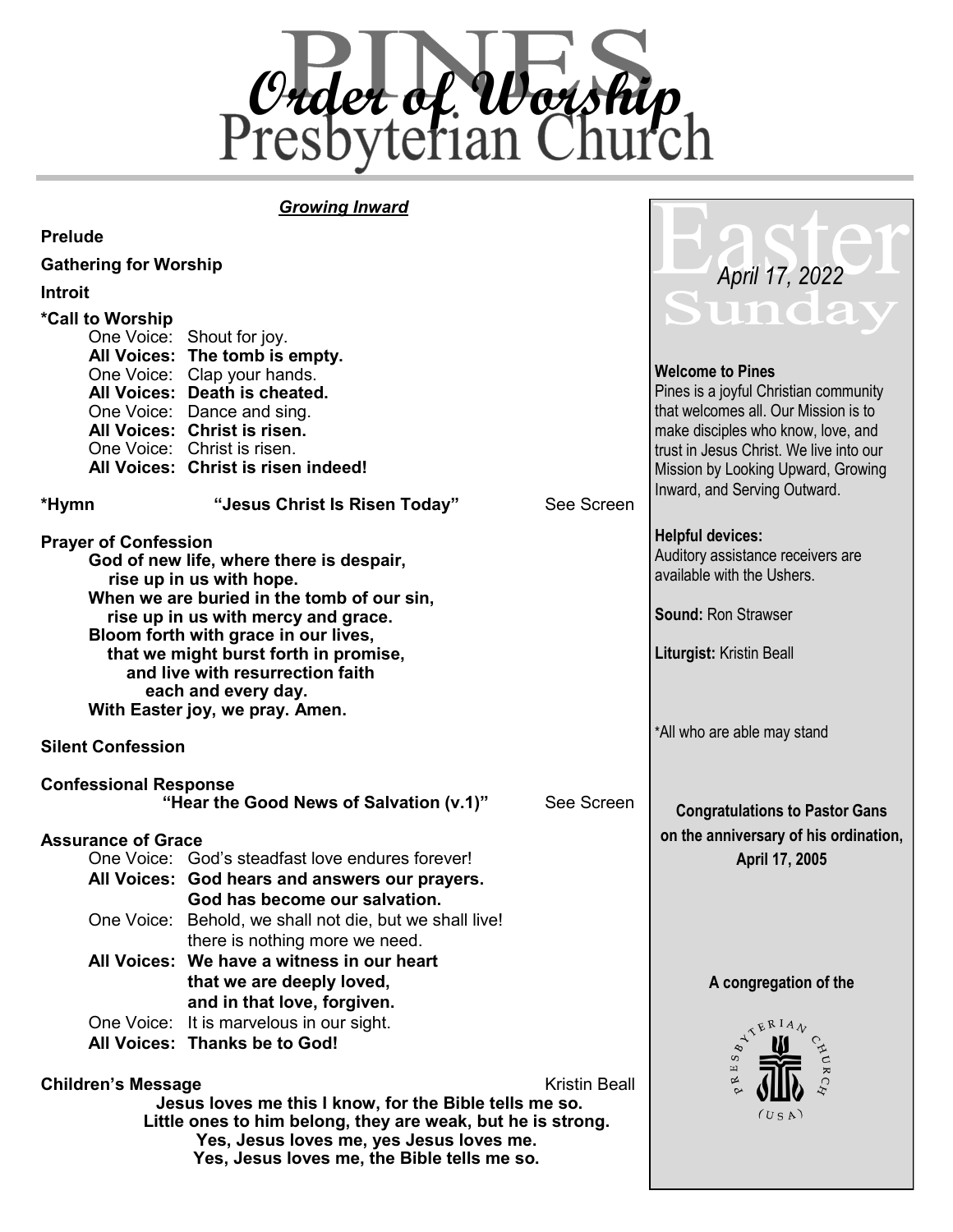#### *Looking Upward*

| <u>Looking Upward</u>                                                                                                                                                                                                                                                                                                                                                                                                                                                                                                                                                                                         |                                                                                                                                                                                                                                                                                                                  |                                                                            | <b>Pray for the People of Pines</b>                                                                                                                                                                                                                                                                                                                                                             |                         |  |
|---------------------------------------------------------------------------------------------------------------------------------------------------------------------------------------------------------------------------------------------------------------------------------------------------------------------------------------------------------------------------------------------------------------------------------------------------------------------------------------------------------------------------------------------------------------------------------------------------------------|------------------------------------------------------------------------------------------------------------------------------------------------------------------------------------------------------------------------------------------------------------------------------------------------------------------|----------------------------------------------------------------------------|-------------------------------------------------------------------------------------------------------------------------------------------------------------------------------------------------------------------------------------------------------------------------------------------------------------------------------------------------------------------------------------------------|-------------------------|--|
| <b>First Reading</b>                                                                                                                                                                                                                                                                                                                                                                                                                                                                                                                                                                                          |                                                                                                                                                                                                                                                                                                                  | Psalm 118:1-2, 14-24                                                       | Norma Bender                                                                                                                                                                                                                                                                                                                                                                                    | <b>Barbara Greenlee</b> |  |
| <b>Anthem</b>                                                                                                                                                                                                                                                                                                                                                                                                                                                                                                                                                                                                 |                                                                                                                                                                                                                                                                                                                  | Chancel choir                                                              | Jean Breitenwischer Linda Carlson<br>Barbara Caffall<br>Melissa Sandstrom                                                                                                                                                                                                                                                                                                                       |                         |  |
| <b>Gospel Reading</b>                                                                                                                                                                                                                                                                                                                                                                                                                                                                                                                                                                                         |                                                                                                                                                                                                                                                                                                                  | John 20:1-18                                                               | Virginia Smith<br>Nancy Watler<br>Carolyn Craig<br>Ann Smith                                                                                                                                                                                                                                                                                                                                    |                         |  |
| <b>Sermon</b>                                                                                                                                                                                                                                                                                                                                                                                                                                                                                                                                                                                                 | "What Were You Expecting?"                                                                                                                                                                                                                                                                                       | Rev. Andy Gans                                                             | Liz Buelow<br>Ray Stauffacher<br>Karen MacAllister<br>Lynn Stauffacher<br>Darlene Wendt<br>Lou Master<br>Larry Greenlee                                                                                                                                                                                                                                                                         |                         |  |
| *Hymn                                                                                                                                                                                                                                                                                                                                                                                                                                                                                                                                                                                                         | "Thine Is the Glory"                                                                                                                                                                                                                                                                                             | See Screen                                                                 |                                                                                                                                                                                                                                                                                                                                                                                                 |                         |  |
|                                                                                                                                                                                                                                                                                                                                                                                                                                                                                                                                                                                                               |                                                                                                                                                                                                                                                                                                                  | <b>Prayers for Darlene Wendt with the</b><br>passing of her husband Bruce. |                                                                                                                                                                                                                                                                                                                                                                                                 |                         |  |
| <b>Saying What We Believe</b><br>This is the good news which we have received,<br>in which we stand,<br>and by which we are saved,<br>if we hold it fast:<br>that Christ died for our sins<br>according to the scriptures,<br>that he was buried,<br>that he was raised on the third day,<br>and that he appeared<br>first to the women,<br>then to Peter, and to the Twelve,<br>and then to many faithful witnesses.<br>We believe that Jesus is the Christ,<br>the Son of the living God.<br>Jesus the Christ is the first and the last,<br>the beginning and the end;<br>he is our Lord and our God. Amen. | <b>Prayers for Kezzie Deffebach with</b><br>the passing of her husband Bill.<br><b>Pray for Friends in Mission</b><br>Joy Kreider<br>Ken and Judy McDyer<br><b>Pray for Pines Members and their</b><br>family<br>in the Military<br>Olivia Williams (Army)<br>Noah Youngflesh (Air Force)<br>Jackie Hayre (Navy) |                                                                            |                                                                                                                                                                                                                                                                                                                                                                                                 |                         |  |
| *Gloria Patri<br>Glory be to the Father, and to the Son, and to the Holy Ghost;<br>As it was in the beginning, is now and ever shall be, world without end.<br>Amen. Amen.<br><b>Offering and Offertory</b><br>*Doxology<br>Praise God, from whom all blessings flow;<br>Praise God, all creatures here below;<br>Praise God above, ye heavenly host;<br>Praise Father, Son, and Holy Ghost.<br>Amen                                                                                                                                                                                                          |                                                                                                                                                                                                                                                                                                                  |                                                                            | The Lord's Prayer<br>Our Father, who art in heaven,<br>hallowed be thy name. Thy<br>kingdom come, thy will be done, on<br>earth as it is in heaven. Give us this<br>day our daily bread; and forgive us<br>our debts, as we forgive our<br>debtors; and lead us not into<br>temptation, but deliver us from evil.<br>For thine is the kingdom and the<br>power and the glory, forever.<br>Amen. |                         |  |
| <b>Communion and The Lord's Prayer</b>                                                                                                                                                                                                                                                                                                                                                                                                                                                                                                                                                                        |                                                                                                                                                                                                                                                                                                                  |                                                                            |                                                                                                                                                                                                                                                                                                                                                                                                 |                         |  |
| *Hymn                                                                                                                                                                                                                                                                                                                                                                                                                                                                                                                                                                                                         | "Christ Is Risen! Shout Hosanna!"                                                                                                                                                                                                                                                                                | See Screen                                                                 | <b>A Stephen Ministry</b>                                                                                                                                                                                                                                                                                                                                                                       |                         |  |
| *Charge & Benediction                                                                                                                                                                                                                                                                                                                                                                                                                                                                                                                                                                                         |                                                                                                                                                                                                                                                                                                                  |                                                                            |                                                                                                                                                                                                                                                                                                                                                                                                 |                         |  |
| <b>*Benediction Response</b>                                                                                                                                                                                                                                                                                                                                                                                                                                                                                                                                                                                  | Congregation                                                                                                                                                                                                                                                                                                     |                                                                            |                                                                                                                                                                                                                                                                                                                                                                                                 |                         |  |
| *Postlude and Depart to Serve                                                                                                                                                                                                                                                                                                                                                                                                                                                                                                                                                                                 |                                                                                                                                                                                                                                                                                                                  |                                                                            | Words printed by permission                                                                                                                                                                                                                                                                                                                                                                     |                         |  |

CCLI 998238 Portions of our liturgy are from The Abingdon Worship Annual Copyright © 2019 by Abingdon Press. Used by permission.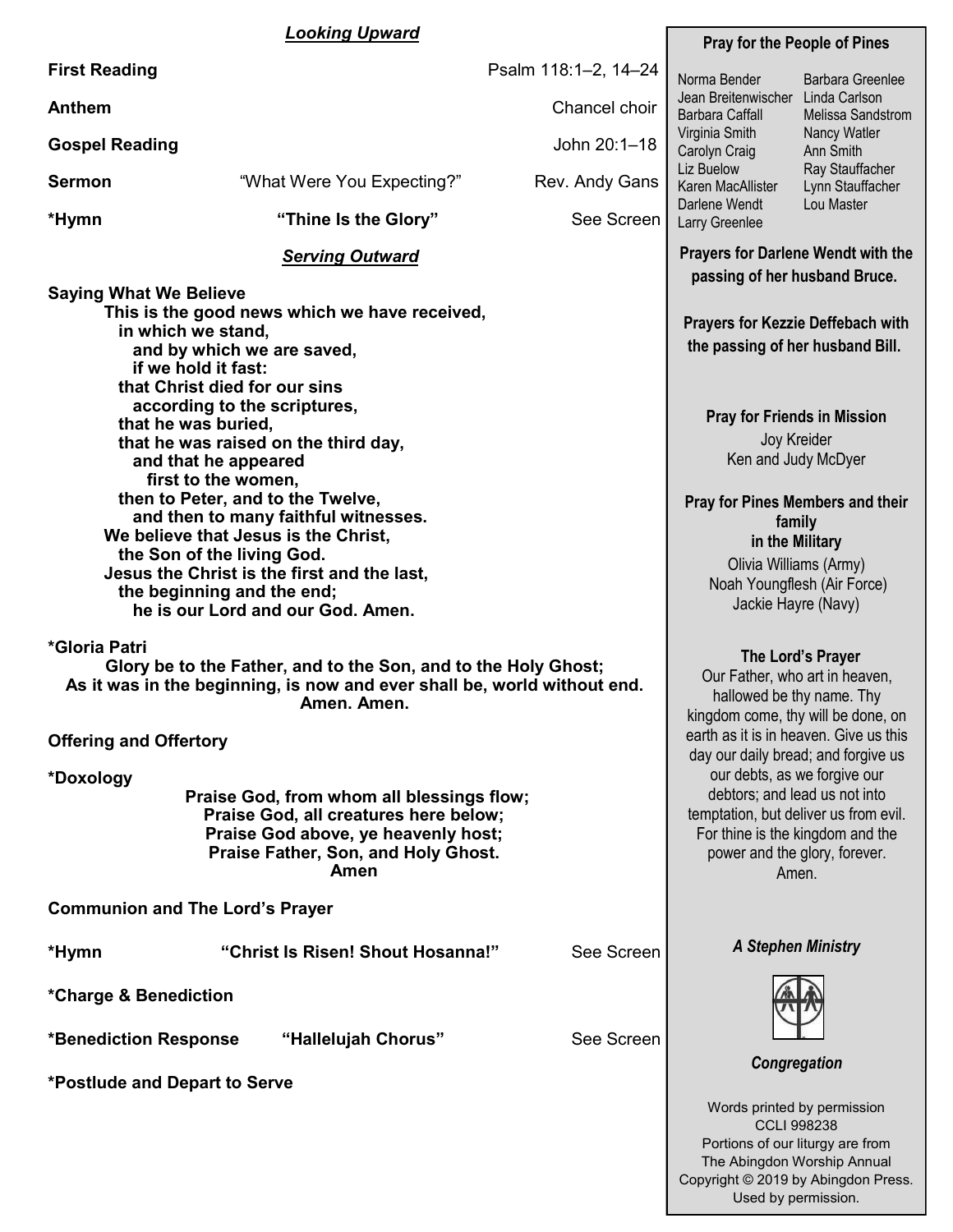#### *Calendar for the Week of April 17, 2022*

| Today     | a.m.         | 9:00<br>9:15<br>9:30<br>10:00<br>10:15<br>10:45<br>11:00         | Nursery Open<br>Sunday School<br>Mosaic Church - Gym<br>Choir Rehearsal - Choir Room<br>Coffee Fellowship<br>Easter Worship Service - Sanctuary<br>Mosaic Children - W12<br>No Youth Group                                                            |                                                                                  |
|-----------|--------------|------------------------------------------------------------------|-------------------------------------------------------------------------------------------------------------------------------------------------------------------------------------------------------------------------------------------------------|----------------------------------------------------------------------------------|
| Monday    | p.m.         | 4:00<br>7:30                                                     | <b>Office Closed</b><br>Committee Minutes due to Clerk of Session<br>This Week at Pines articles due<br>ALANON Group - Fellowship Hall                                                                                                                |                                                                                  |
| Tuesday   | a.m.<br>p.m. | 7:00<br>2:30<br>6:30                                             | Men's Bible Study - Zoom<br>Weekly Prayer Team - Prayer Room<br>Miriam Circle Meeting - C3                                                                                                                                                            |                                                                                  |
| Wednesday | a.m.<br>p.m. | 9:00<br>5:45<br>7:00<br>7:00<br>8:00                             | <b>Bulletin Articles Due</b><br>Pines Pealers (Bell Practice) -C12<br>Choir Rehearsal - Choir Room<br>Mosaic Practice - Gym<br>Westside AA - C3                                                                                                       |                                                                                  |
| Thursday  | p.m.         | 1:00<br>6:30<br>7:00<br>8:00                                     | Lectionary Bible Study - Zoom<br>Stephen Ministry Training - C8 & C10<br>Space City Singers - Fellowship Hall<br>AA - C3                                                                                                                              | <b>ONLII</b><br>scc<br>with you                                                  |
| Friday    | a.m.         | 5:00                                                             | Newsletter articles due to office<br><b>BSF</b> - Fellowship Hall                                                                                                                                                                                     | 男孩                                                                               |
| Saturday  | p.m.         | 1:30<br>5:30<br>6:00                                             | Stephen Ministry Training - C8 & C10<br>Mosaic Youth Fellowship - Gym & Youth Rooms<br>The Solution AA - C3                                                                                                                                           | $\Box$<br>S                                                                      |
| Sunday    | a.m.<br>p.m. | 9:00<br>9:15<br>9:30<br>10:00<br>10:15<br>10:45<br>11:00<br>6:00 | Nursery Open<br>Sunday School<br>Mosaic Church - Gym<br>Choir Rehearsal - Choir Room<br>Coffee Fellowship<br>Worship Service - Sanctuary<br>Mosaic Children - W12<br>Pines Youth Group - Youth Rooms<br>John Paul Church staying in gym until Tuesday | Instagram<br>Get the latest are<br>reminders rig<br>happen.<br>https://twitter.c |

We will have a group from John Paul Catholic Church School staying with us from Sunday April 24th through Tuesday morning April 26th in our gym. If you happen to run into any of these folks, please welcome them to Pines. We are thankful for their dedication to come and help The Restoration Team in their work to restore homes from Harvey and the freeze.

# access **NE GIVING** in QR code<br>r camera phone: N ME.

 **SERMON NOTES** 

**Instagram.com/pineshouston**

**Get the latest announcements and reminders right before events happen. Find us here: bom/HoustonPines.** 

> **Find us on Facebook www.facebook.com PinesPresbyterianChurch**

 **The newsletter is available in the Narthex for those unable to access it online.**

> **Our Worship services are recorded and livestreamed.**